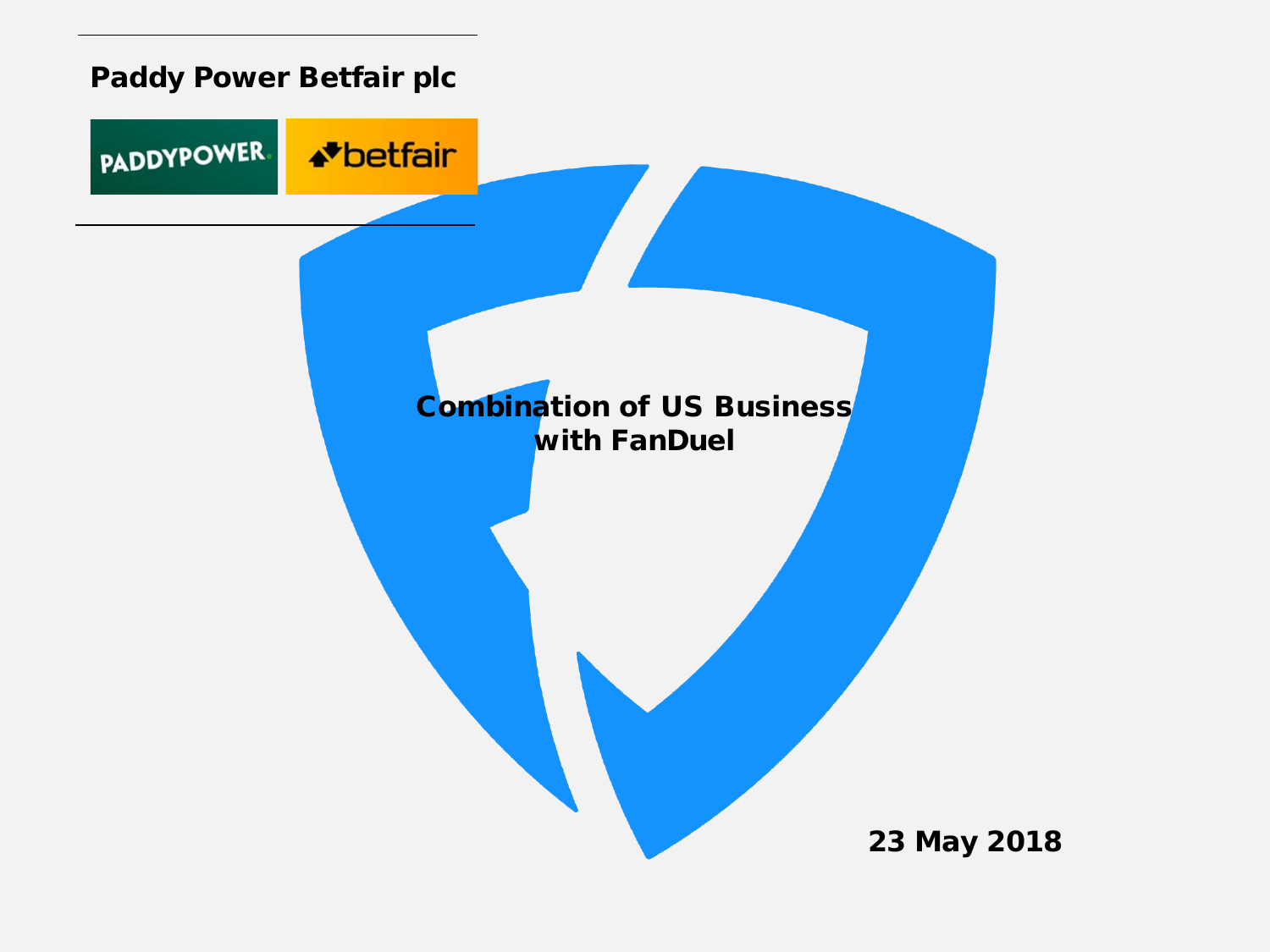# **Summary**

| <b>Transaction</b>            | Combination of Paddy Power Betfair's US businesses ("Betfair US") with FanDuel<br>Paddy Power Betfair will hold 61% of the combined business and have operational control<br>п<br><b>Existing FanDuel investors will hold 39%</b>                                                                                                                              |
|-------------------------------|----------------------------------------------------------------------------------------------------------------------------------------------------------------------------------------------------------------------------------------------------------------------------------------------------------------------------------------------------------------|
| <b>Financials</b>             | Paddy Power Betfair cash contribution of \$158m on completion<br>٠<br>The transaction is not expected to have a material impact on the Group's 2018<br>underlying EBITDA<br>The combined business is currently operating at broadly EBITDA breakeven on a<br>п<br>proforma basis (post synergies but before investment in sports betting)                      |
| <b>FanDuel</b>                | US daily fantasy sports ("DFS") operator with >40% market share<br>Leading US sports brand with nationwide presence<br>7m registered customers with 1.3m active in 2017                                                                                                                                                                                        |
| <b>Strategic</b><br>rationale | Opportunity to scale quickly to target prospective US sports betting market<br>- Strong brand with large existing customer base<br>- DFS customers have high propensity to bet on sports<br>- Creates the industry's leading US online business with an extensive national footprint<br>Positions us well in discussions with potential market access partners |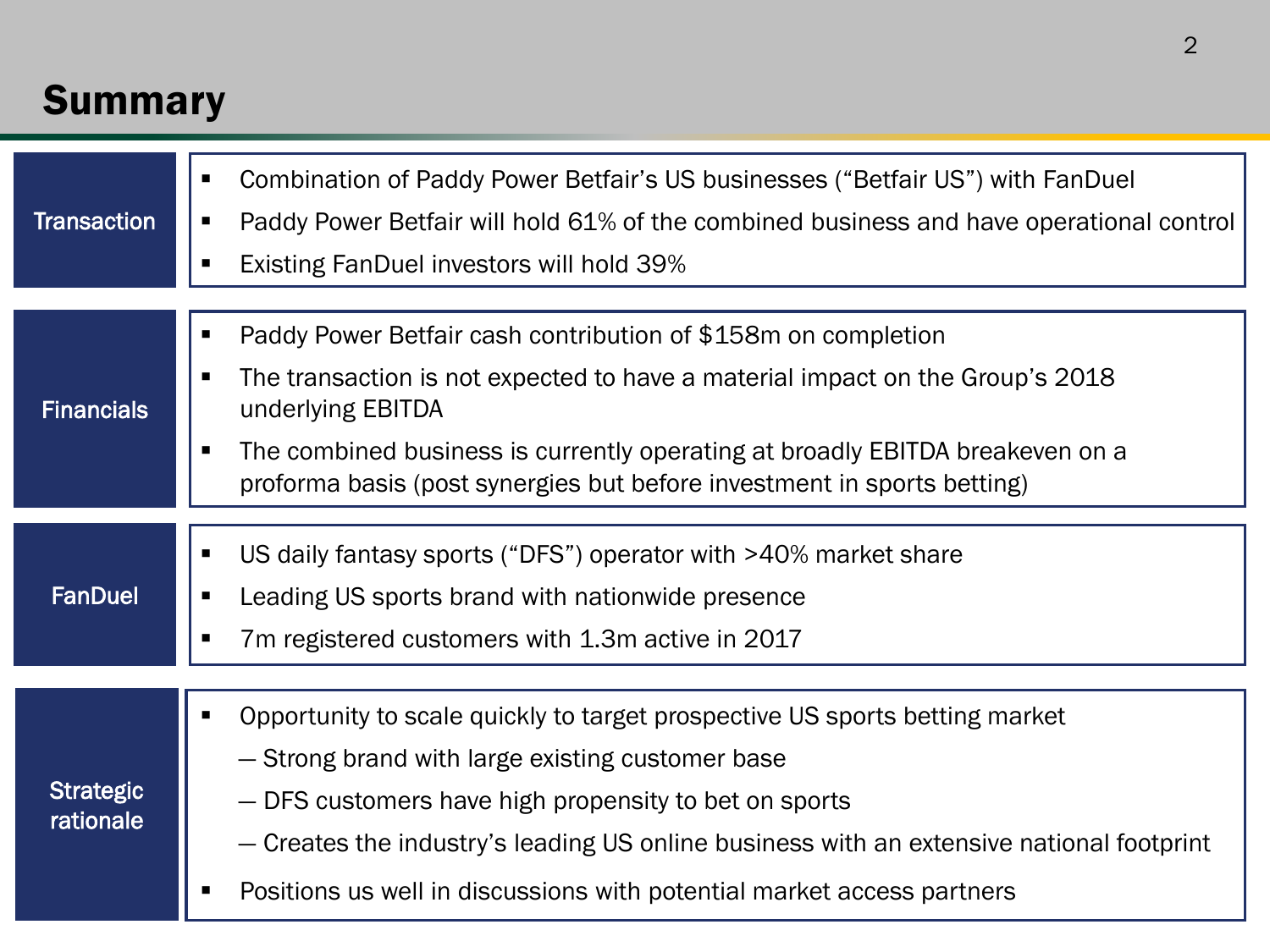## Transaction details

Key terms



- Cash contribution will pay down existing FanDuel debt (\$76m) and fund working capital
- Call / put option to take Paddy Power Betfair ownership to 80% after 3 years and 100% after 5 years
- Transaction subject to customary approvals; completion expected in Q3 2018

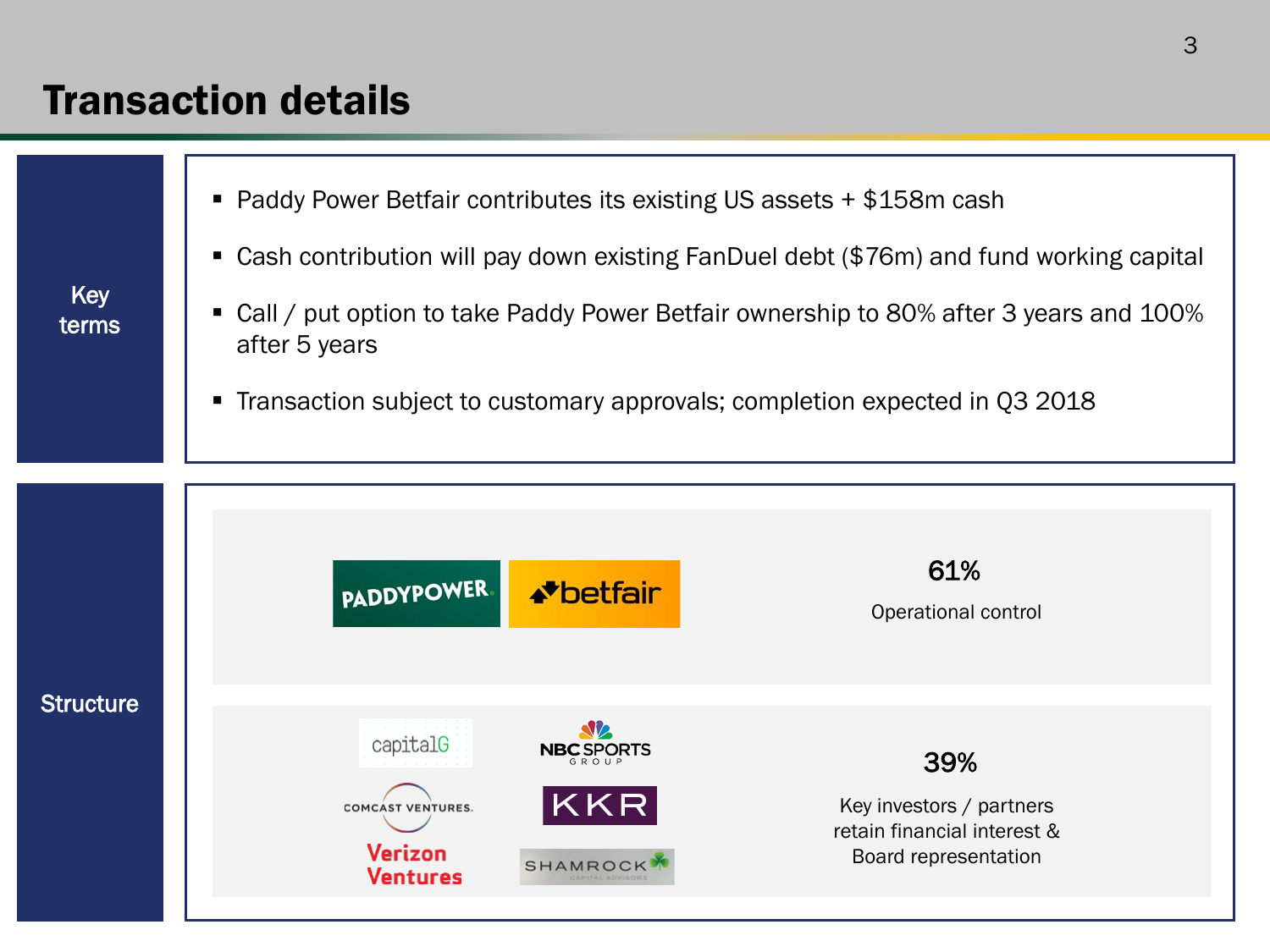# FanDuel: leading DFS brand with substantial customer base



#### Substantial customer base

- 7m registered users
- **1.3m active in 2017**
- Real-money customers in 40 states

#### Key financials

- c.\$400m cumulative marketing spend to date
- $-2017$ 
	- ― Entry fees \$1.2bn
	- ― Revenues \$124m
	- ― EBITDA losses \$37m

#### **Operations**

- HQ: New York City
- Proprietary technology platform & product development (>170 technology professionals)

<sup>1</sup> Internal management estimates

**FanDuel** profile

<sup>2</sup> 19 states with enacted laws and two states where Attorney General opinions have clarified legality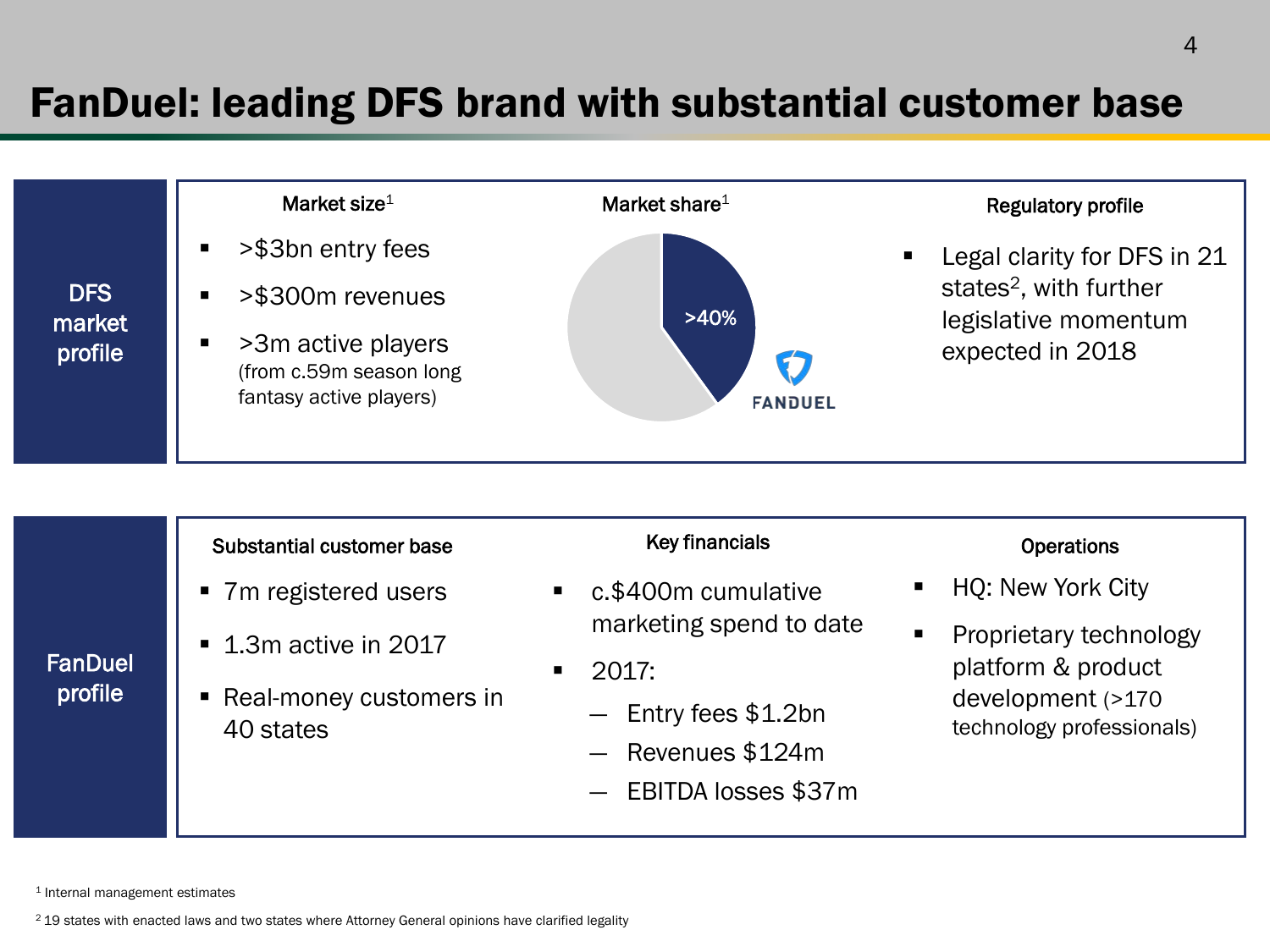## FanDuel: great brand to target US sports betting opportunity





<sup>1</sup> FanDuel internal customer research

<sup>2</sup> % of surveyed US males aged 18-54 who sports bet online at least every six months, that were aware of the brand. Source: Kelton Global brand research, May 2018

<sup>3</sup> % of surveyed US males aged 21-49 who sports bet online at least monthly, that associated the brand with the attribute. Source: Kelton Global brand research, May 2018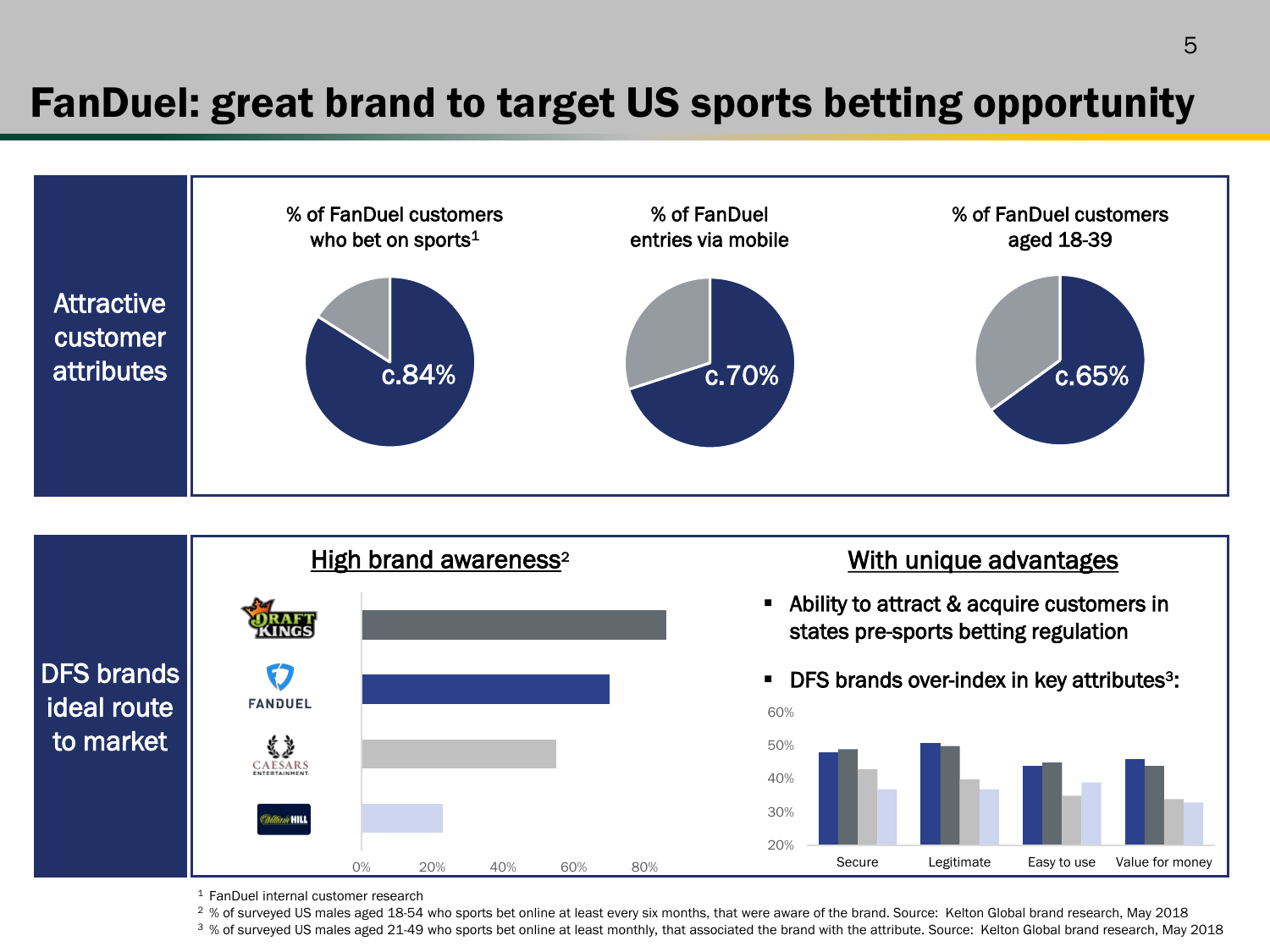## Transaction creates the industry's leading US online business



1 Internal management estimates of 2017 net revenues utilising competitor public filings. DraftKings estimated based on actual FanDuel revenues and market share estimates. TwinSpires is reported 'net revenue' less 'content costs' to make consistent with TVG revenues (commission retained by operator). William Hill US based on their disclosure that mobile generates 58% of wagers within their US division (total revenues \$73m). <sup>2</sup> 888, The Stars Group, GVC New Jersey revenues per Eilers & Krejcik Gaming